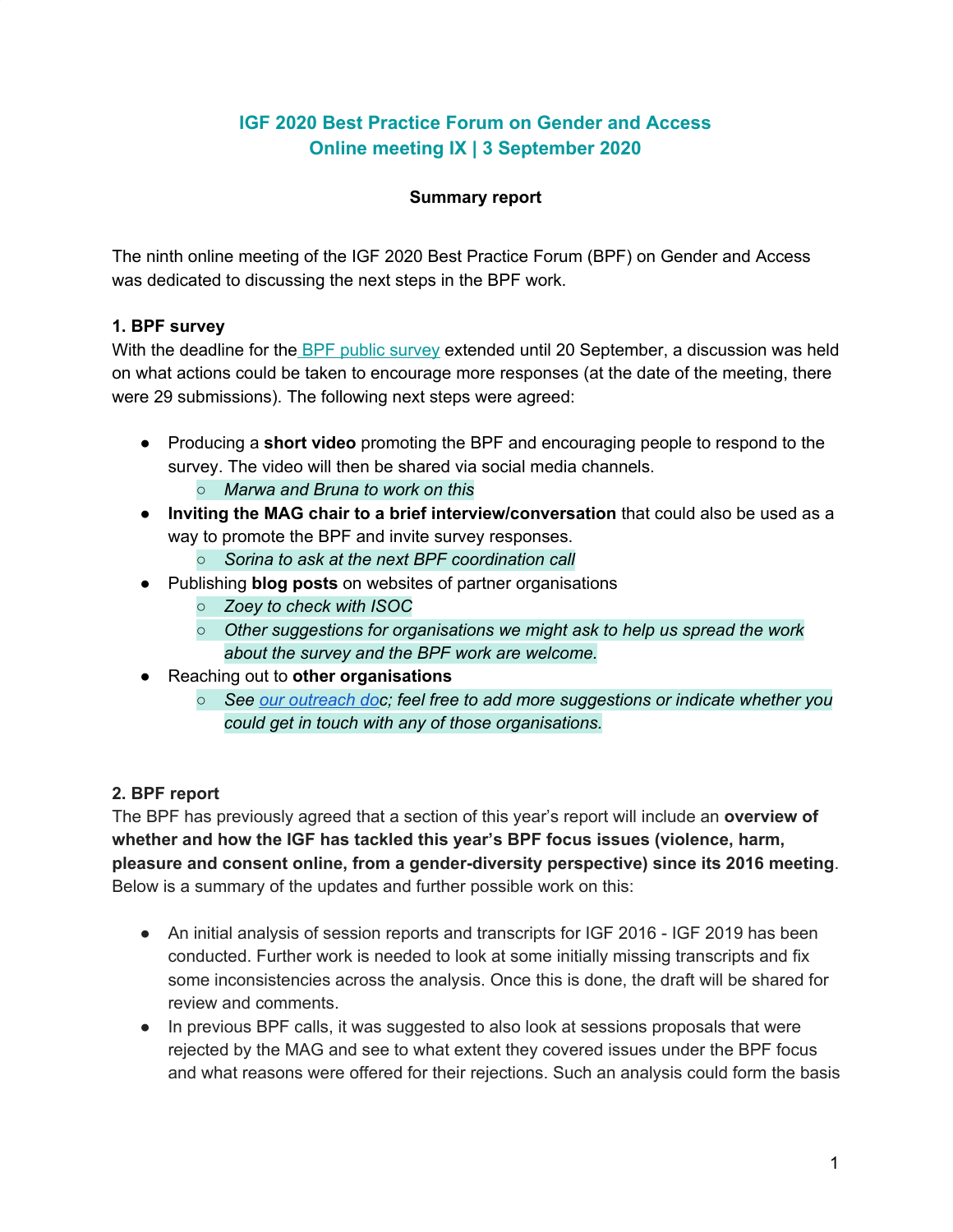for recommendations on what could be done to support such proposals in the future so they can make it into the IGF schedule.

- *○ Sorina will check with the Secretariat if it still holds this information and whether it can be made available in an aggregated form.*
- *○ If BPF members are aware of organisations whose proposals (focused on the BPF thematic issues) were rejected over the past few years, we could also reach out to them directly. Bruna has offered to look into this. Others are encouraged to do the same.*
- It was previously suggested that the analysis is also looking at whether and how the discussions on BPF thematic issues have included women and gender-diverse people. The review conducted so far has revealed that: (1) information could be obtained from session descriptions on the men-women ratio on IGF sessions; (2) where available, session reports that include gender report cards could offer estimated information on the number of women participants in the sessions. This means that the information (1) would not be complete (since not all sessions have filled out report cards) and (2) would only offer insights into women participation (without also covering other gender-diverse communities). A discussion on these issues concluded with the following recommendation:
	- *○ Include a section in the analysis explaining the points and problems mentioned above and outlining a few suggestions/recommendations related to the fact that more disaggregated data needs to be collected at the IGF (in terms of participation, gender diversity on sessions, etc).*
- Further documents that might constitute sources of input for the analysis include: submissions for the taking stock process conducted after annual IGF meetings; Chair summary reports; annual IGF Messages.
	- *○ Sorina to look into these.*

The following other issues were discussed in relation to the BPF report:

- On the previously raised question on whether the BPF report could also include a case study on the work being done to advance femminist approaches to technical protocols in the context of the Internet Engineering Task Force (IETF), it was said that a short reflection on this could be helpful. This will be further looked into.
	- *○ Bruna to get in touch and coordinate with Maria-Paz on this.*
- In the recommendations section of the report, it would be useful to have some mentions on why it is important to focus more on gender issues in the context of the IGF+.
- Volunteers will be welcome to contribute to various sections of the report (for instance, the intro section providing an overview of the BPF thematic issues; the recommendations sections; the overview of other processes (if any) that tackle the BPF thematic issues; etc.).
	- *○ Bruna and Zoey have volunteered to contribute.*
	- *○ Other volunteers are welcome.*